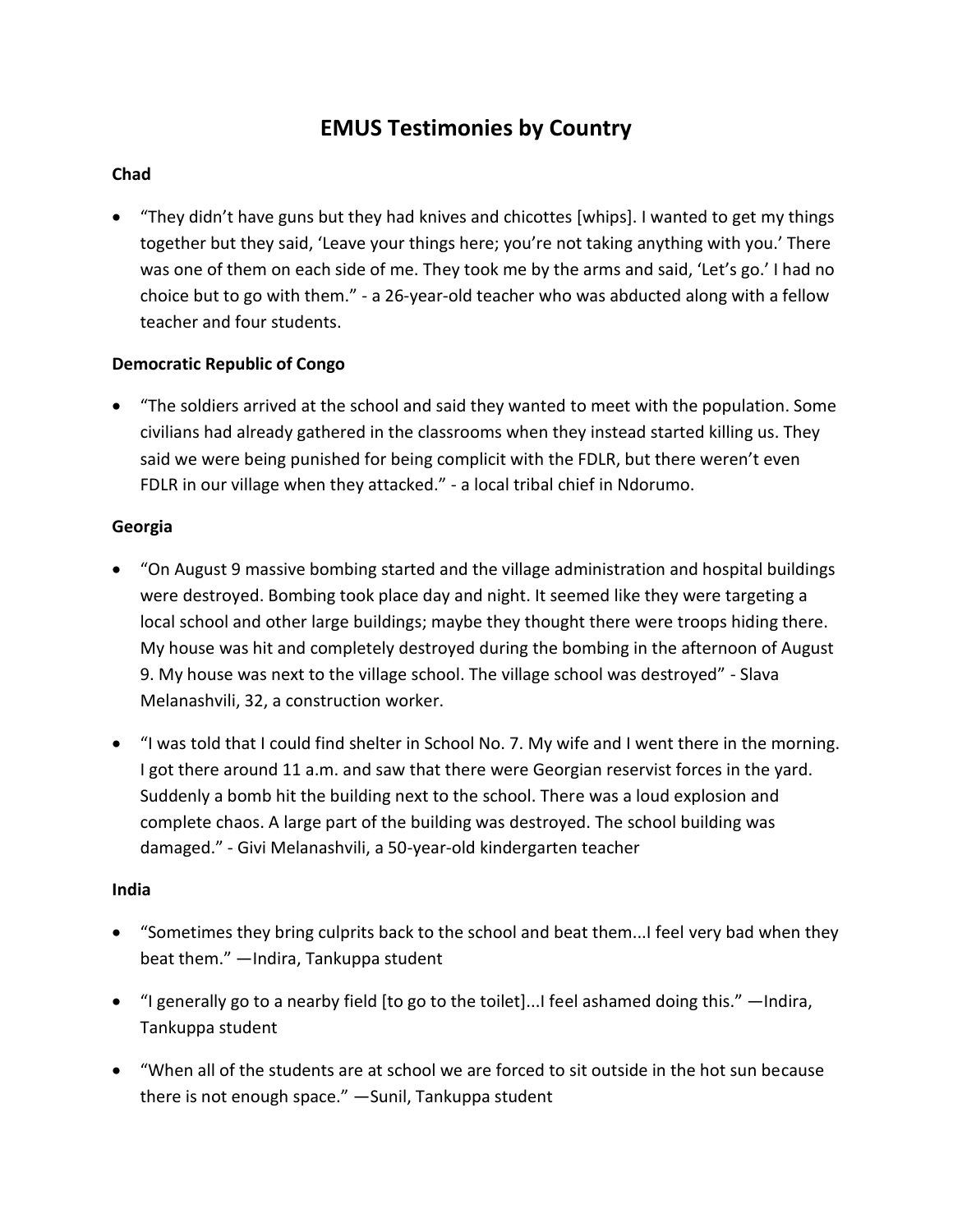#### **Israel/Palestine Occupied Territories**

- "We had to take over a school which is already a big problem—taking over a school and turning it into a detention facility when it's actually an educational facility. We took over a school and had to arrest anyone in the village who was between the ages of 17 and 50... It lasted from morning until noon the next day... All sorts of people arrived, shackled and blindfolded... When these detainees asked to go to the bathroom, and the soldiers took them there, they beat them to a pulp and cursed them for no reason." - A former IDF first sergeant
- "Our battalion was in Hares because many stones were being thrown from that village at Israeli roads, so the army decided to collect information and find out who was in charge and organizing things. So this school was taken over to bring in all those people for Shabak interrogation." - a former IDF Sergeant
- "Once, we came to a school and heard voices of children inside. The force stopped no one was supposed to be there, especially not children... The orders were to throw a stun grenade to create panic, so anyone there would creep back to their holes. And that's what happened. We entered one of the classrooms, we saw they'd left all their notebooks and stuff…" - a former IDF first sergeant

#### **Iraq**

- "There is no domestic legislation, military regulation, policy, or practice binding on the US armed forces that prohibits or regulates the use of schools or other educational institutions by armed forces as short-term shelters or for other purposes not prohibited by the law of war. Decisions on the use of a school and the length of such use are the responsibility of the on-scene commander based on information reasonably available at the time and the commander's compliance with the law of war." - a U.S. Representative's Response to Human Rights Watch
- "The only reason we occupied the school is [that] we were trying to find a location where we could communicate with the people." - Lt. Col. Eric Nantz, U.S. battalion commander

 $\bullet$ 

## **Libya**

 "Many stayed behind to gather at makeshift training camps in schools and burned-out barracks… We can give them what they need: training in assault, in defending a position. They should know that we are here to protect the youth revolution." - Marai Lojeli, a rebel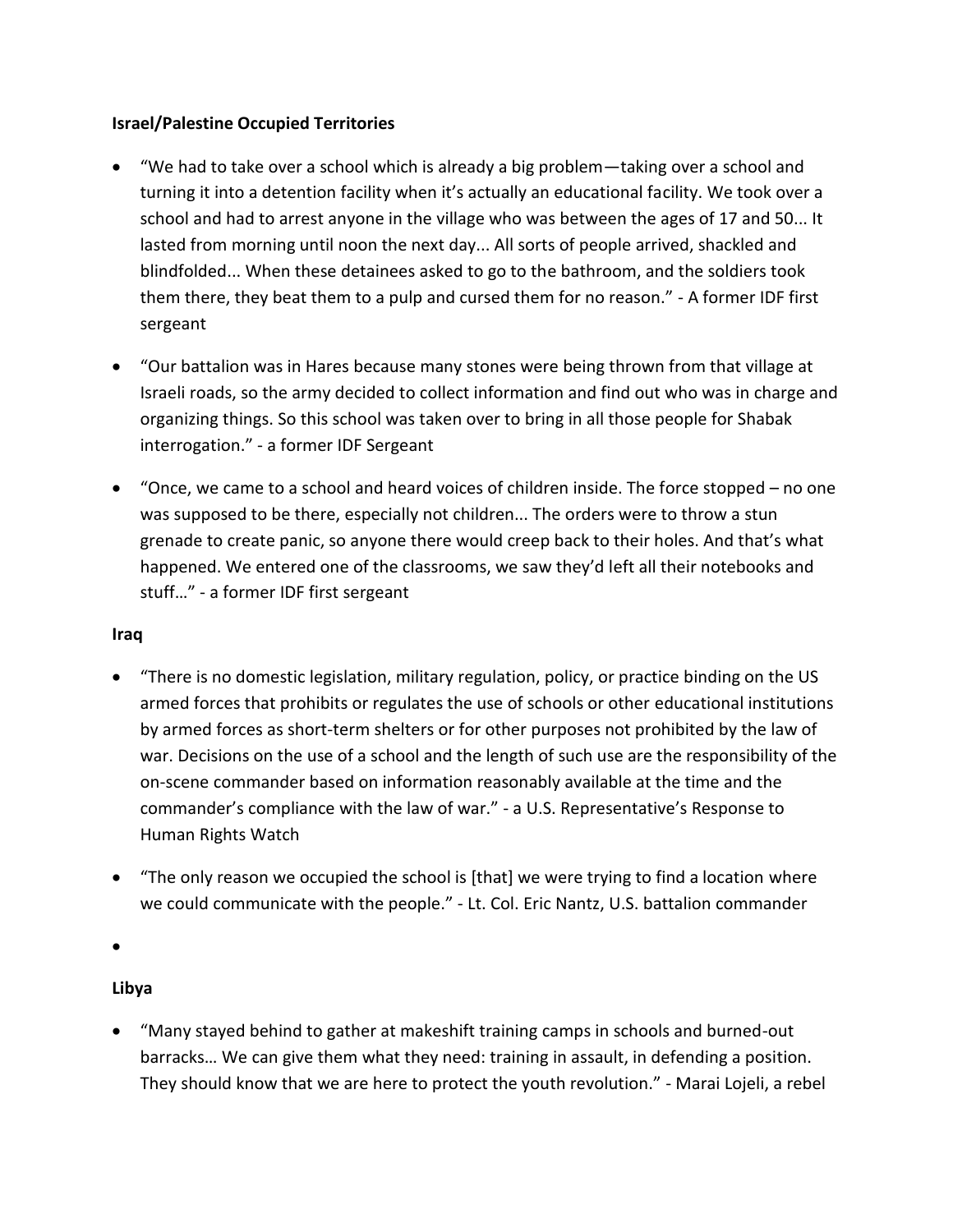colonel in his 50s said on a scrubby rain-soaked school field near a busy road in central Benghazi, Colonel Musa Fitouri explained the workings of an anti-aircraft cannon to a dozen fresh recruits.

## **Pakistan**

- "The Taliban do not blow up schools... There are several school buildings in the area which we have never touched. The fact is that the military occupied the buildings and established bunkers. We attacked their positions, not the schools, but the buildings were damaged or destroyed. The irony is that nobody ever says that the army has occupied the school buildings and prevented children from going to school for months. But when the Taliban attack their positions, they are accused of being the enemy of education." - Pakistani Taliban insurgent in the Swat Valley, 2009
- "The government just gave away our lives to the Taleban. What's the point of having this huge army if it can't even protect us against a group of brutal fanatics? They took over my school and started to teach children about how to fight in Afghanistan. They kicked out the girls from school, told the men to grow their beards, threatened anybody they didn't like. Our government and our military never tried to protect us from this." - resident of Swat Valley, 2009

## **Somalia**

- "Al-Shabaab placed mines at the school gate after the school refused to allow the group to recruit there, including just before Ramadan in 2009, when TFG forces were expected to pass. It was not clear whether the mines were directed at the TFG or the school but, either way, a mine exploded while students were exiting the school at break time. Sixteen students died from the explosion, he said, including four of his classmates, ranging in age from 10 to 21." - 14-year-old boy
- "They use the school as a shield. They stand outside the school and fire, and then the fighters just melt into the school as students." - A Mogadishu teacher
- "One day al-Shabaab entered the school and went up to the first floor. They were shooting big guns from the school…. 15 to 20 al-Shabaab entered the first floor and fired. They closed the door and we stayed in the class. We were locked in from 10 or 11 a.m. to 6 p.m.—there was continuous fighting. We heard return fire but it did not hit the school, it hit all around us." - An 18-year-old student from Hawlwadag, Mogadishu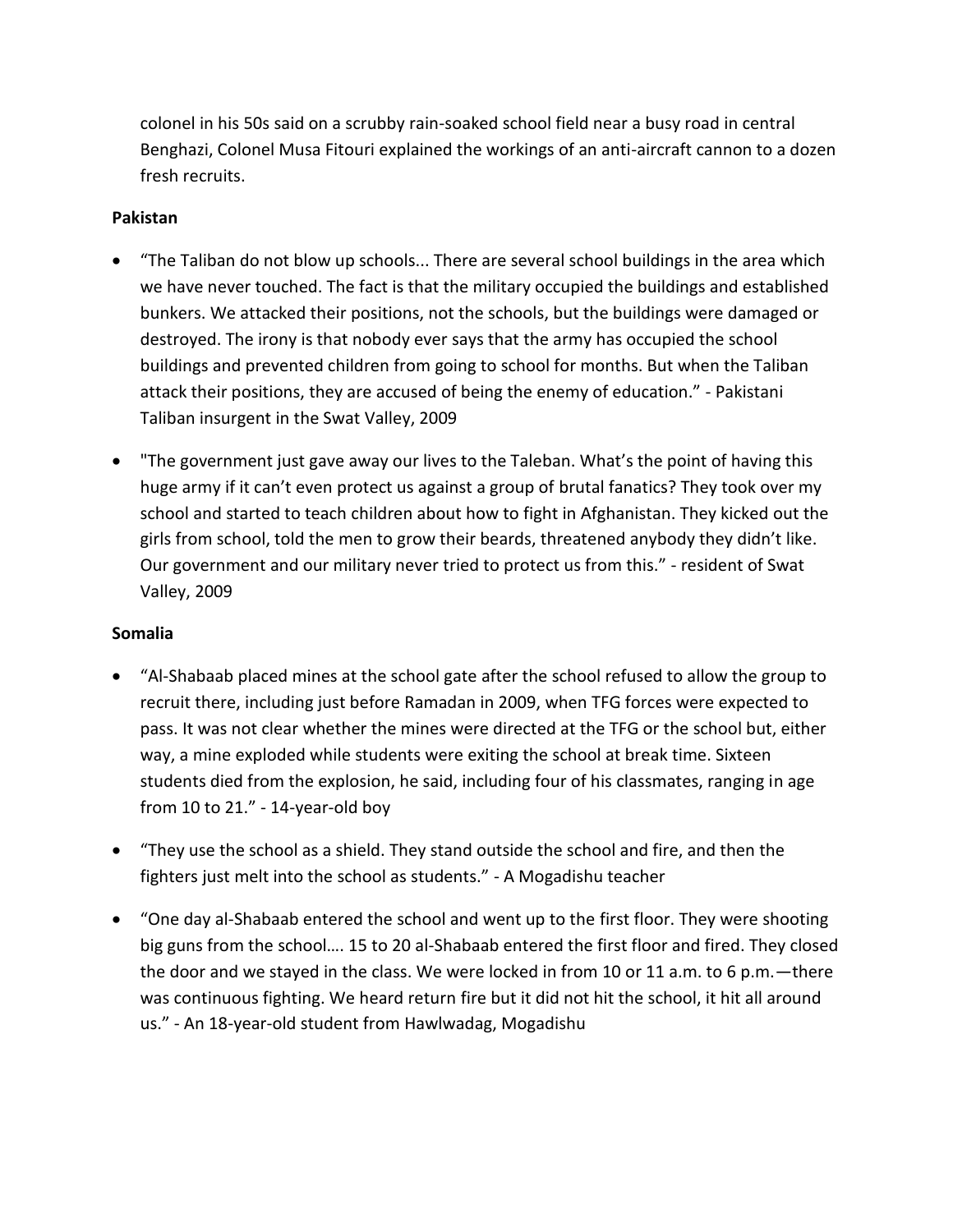- "[My] school al-Shabaab had hand grenades, guns, and pistols. The school had a big compound and they hid things in bushes and trees and behind books and lockers. Teachers knew but could not say anything." – A student
- "Al-Shabaab came into the compound of the school and told us to stay in class. It was noon and they set up a Hobiye [a surface to air rocket launcher] and they started launching from inside the school compound. They set it up in the "playing" area…. Some students tried to get out of the compound but they were turned back by al-Shabaab. We were trapped for two hours and they were firing in the direction of K-4 [TFG/AMISOM-held territory]. There was incoming fire coming back at our direction. There were five rockets hitting around the school compound. One landed as we were released and it killed eight students who were walking home. They came in a series of four rockets. The students killed were 17, 16, 18, and 19 years old." - Xarid, 18
- "We were told to sit. We were there from 7 a.m. to 6 p.m. They were firing rockets at the TFG. The TFG returned fire and it landed outside the school compound…. We found limbs and blood in the school compound after. There were about 200 al-Shabaab fighters in the compound. This happened several times. The school was only separated by a road from AMISOM." – A student in Al Baraka, Mogadishu.
- "One time they brought a big gun into the school. I tried to tell them not to fire their mortar from here because the reply will kill us. They refused. I asked them to let the students go. They accepted and we ran away. They launched as we were running away. They fired five or six mortars, took their gun and left. There was a reply. Two classes were damaged, burned by the response. The tables and chairs were burned and the walls destroyed." - A teacher from Mogadishu

## **South Sudan**

 "Soldiers [were] looting Kandakoro school in Pibor in April. Pibor's separate girls and boys primary schools were looted in May. [There was] wanton destruction of books and cupboards as well as theft of chairs and tables." - Unidentified civilians

#### **Syria**

- "[Our school] used to be a safe place," she said. "But [during the conflict] we were afraid…. Security informants came to school and asked students, 'Does your dad watch Arabiya? Does he watch Jazeera?'" - Sahar, a teacher in Homs
- "Government troops used the Ahmad Ghura school, a government school for boys, as a temporary detention center in April 2012. They attacked [our] area, arrested 150 men and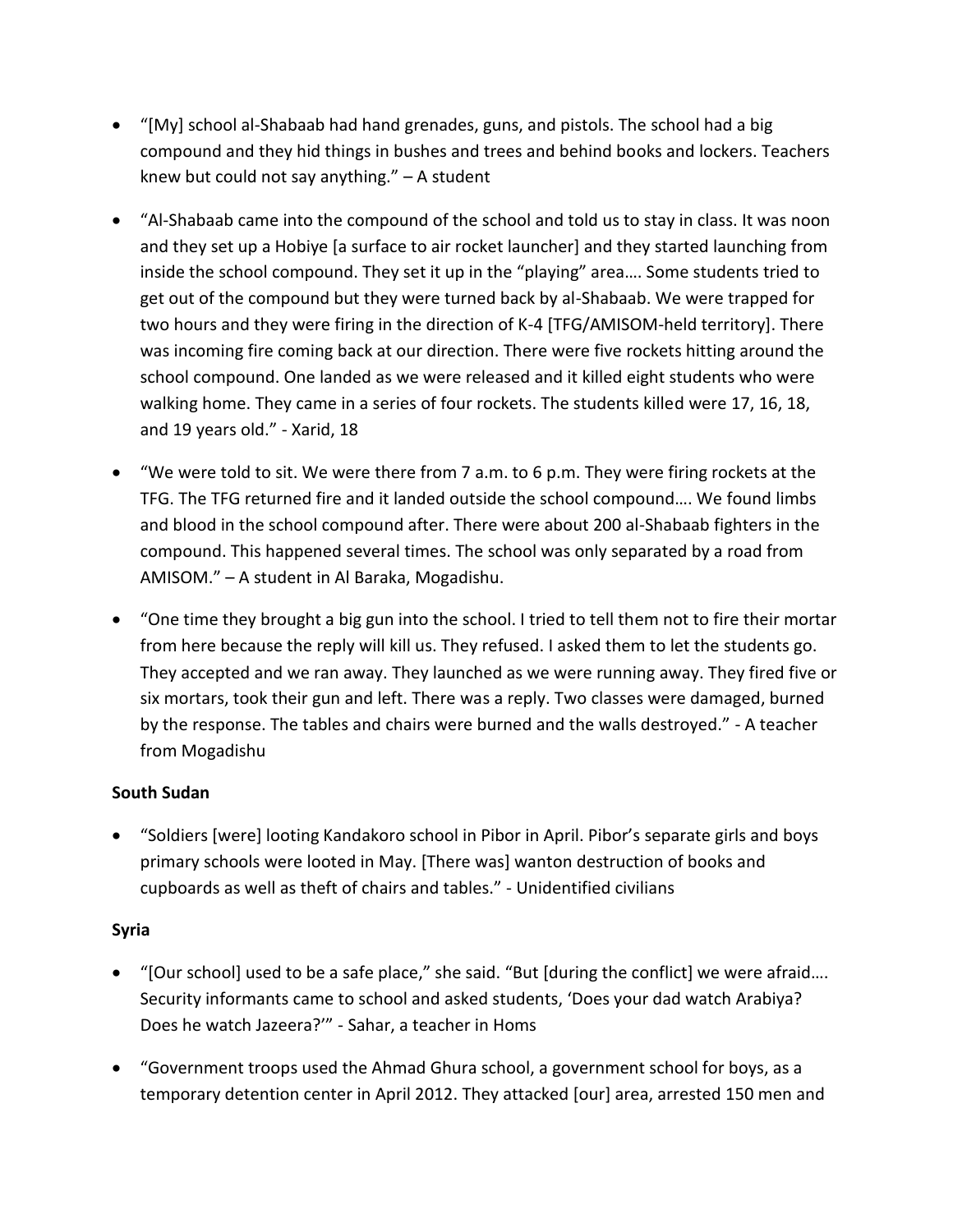boys, [and detained] them in the school," - Fadi, a former teacher from Douma in the Damascus governorate

- "Government snipers had been posted on the roof of Bassel al-Assad High School, which was next door to [my] family's house. It also served as a detention center." - Iman, a 20 year-old woman from Quneitra in Damascus governorate
- "[While my daughters continued to attend the Abdullah Mahmoud Sweida Girls' School,] at least two government snipers took up positions on the school roof. The girls were crying all the time… there was a checkpoint directly in front of the school, which put a valid military target at a location that put children at unnecessary risk." - May, mother from Damascus
- "In Sheikh Meskin, the Free [Syrian Army] was inside a school and the army attacked it with two tanks. Sixteen people were inside it from the Free Army. [The government army] fired on it until the whole school collapsed." - Malek from Sheikh Meskin, 6/2012

## **Thailand**

- "The children always play with the soldiers in their quarters, so if there was an attack on the grounds, the children would be hit as well. There was no separation between the school and the soldiers' quarters. And also, apart from the [possibility of] attack, the soldiers brew and drink kratom and I was afraid my children might be encouraged to drink it. My boy is very stubborn; he loves to hang out with the soldiers."
- "I am afraid of [the soldiers], because the soldiers are very touchy. They love to hold the children, and that's okay for the boys, but for girls we can't allow men to touch our body. And I am not happy when the soldiers ask whether I have any older sisters and ask for their phone numbers." - A 10-year-old girl at the school
- "What scares me is the thought that the school could be attacked because the soldiers are at the school, but that students and teachers would be the ones that get hurt…The school children and teachers could get caught in the middle." - A nine-year-old student
- "I had nothing against the soldiers when they were outside the school.… But when they moved into the school, I feared there would be an attack on the school, so … I withdrew my children.…[I]f there was a hit on the grounds, then children would be hit." - The mother of two children whose school was partially occupied by government paramilitary forces
- "The frequency of the raids has disrupted the education and created a feeling of uncertainty for teachers and students because we don't know when the soldiers will come next.… I feel insecure, and my students feel insecure." - A teacher at a private Islamic school